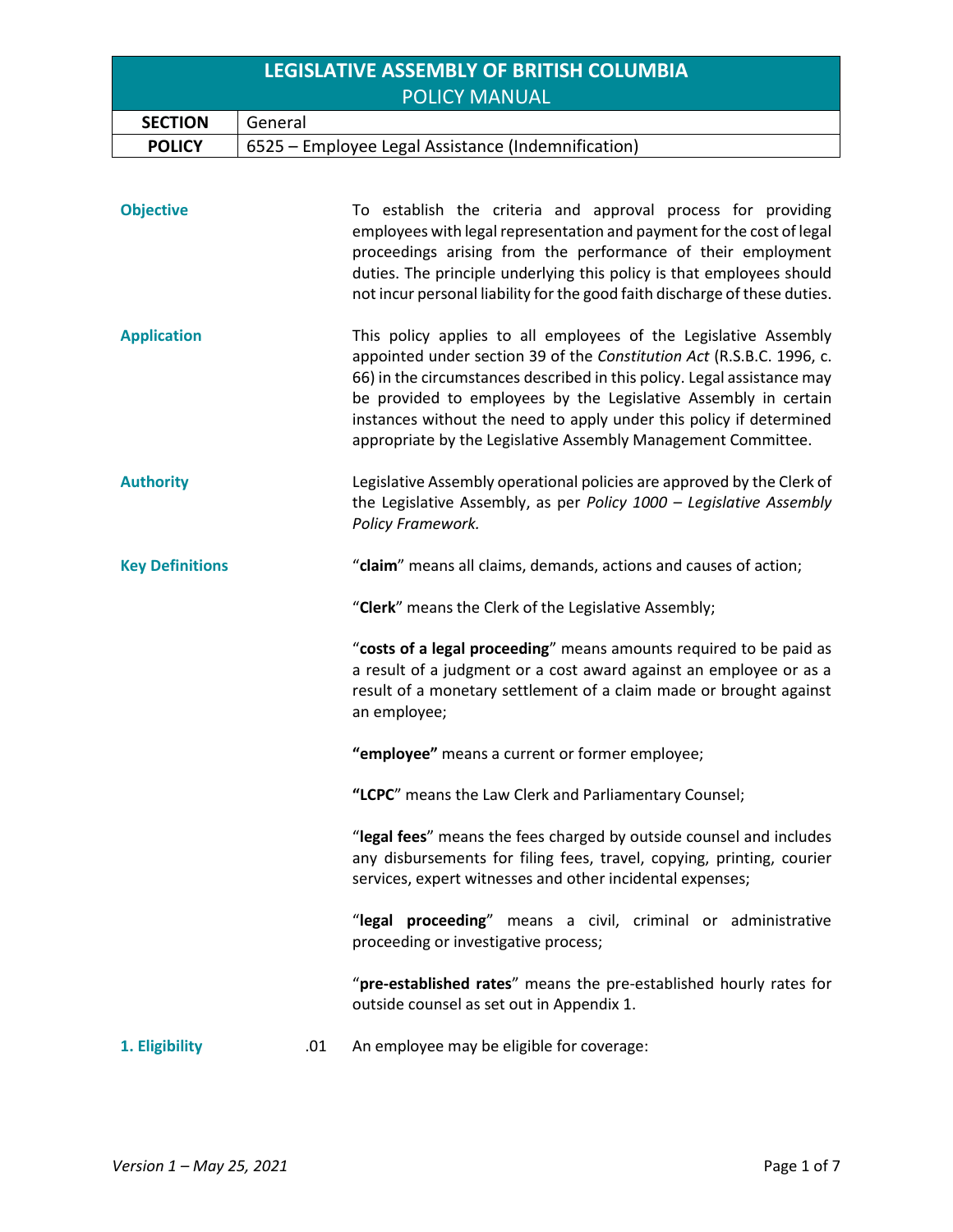| LEGISLATIVE ASSEMBLY OF BRITISH COLUMBIA |                                                    |  |
|------------------------------------------|----------------------------------------------------|--|
| <b>POLICY MANUAL</b>                     |                                                    |  |
| <b>SECTION</b>                           | General                                            |  |
| <b>POLICY</b>                            | 6525 – Employee Legal Assistance (Indemnification) |  |

- a) as a party to a legal proceeding, or where there are reasonable grounds to believe that a legal proceeding may be commenced, in the following circumstances:
	- i. the employee's involvement in the proceeding arises from conduct in the performance of their employment duties,
	- ii. the legal proceeding is not in respect of a dispute with the Legislative Assembly or another employee or officer of the Legislative Assembly, and
	- iii. the employee has complied with this policy;
- b) in respect of a proceeding in which the employee appears as a witness;
- c) in respect of an internal investigation, review or dispute resolution process of the Legislative Assembly, despite subparagraph (a)(ii), if it is determined that it is appropriate at the outset of such an internal investigation, review or dispute resolution process, or upon application by an employee.
- .02 Coverage must be appropriate and reasonable and, depending on the type of proceeding or situation, the following additional factors are to be considered in determining eligibility:

| <b>Proceeding/Situation</b>                | <b>Eligibility Criteria</b>                                                                                                                                                                                                                       |
|--------------------------------------------|---------------------------------------------------------------------------------------------------------------------------------------------------------------------------------------------------------------------------------------------------|
|                                            | Only if the employee's conduct was not<br>dishonest, malicious or in bad faith.                                                                                                                                                                   |
| All non-prosecution<br>proceedings         | employee has provided<br>The<br>the<br>Legislative Assembly with an opportunity<br>to defend the case and has not<br>compromised the Assembly's defence.                                                                                          |
| Defamation<br>proceeding                   | Only if the statement made by the<br>employee was not defamatory<br>- or<br>published by the employee, made on an<br>occasion of absolute privilege, or was<br>reasonably related to the performance<br>of employment and made without<br>malice. |
| Appeal (non-<br>prosecution<br>proceeding) | Only if the employee continues to<br>maintain eligibility for coverage and, if<br>the employee is the appellant, the<br>appeal is in the public interest.                                                                                         |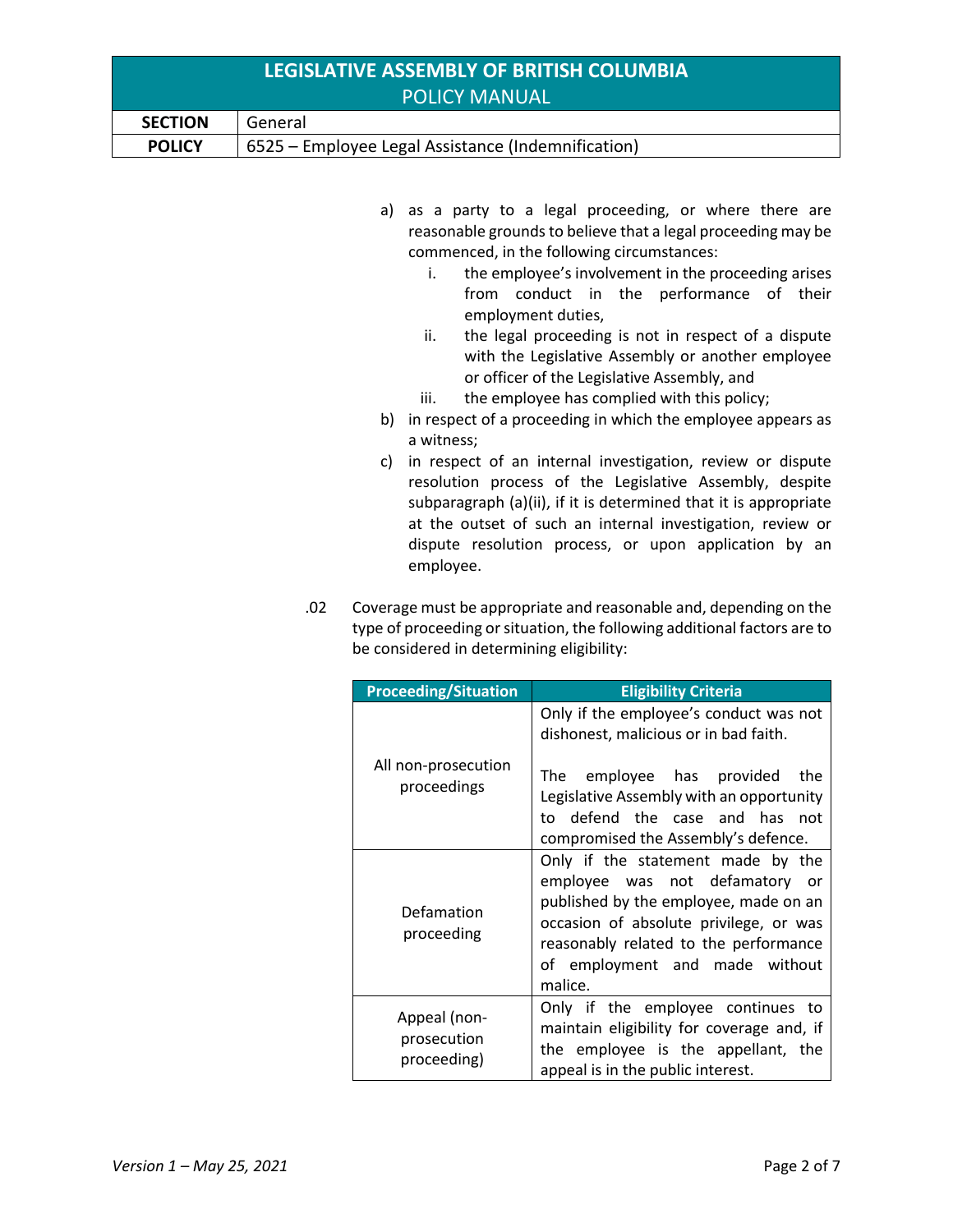| LEGISLATIVE ASSEMBLY OF BRITISH COLUMBIA |                                                    |  |
|------------------------------------------|----------------------------------------------------|--|
|                                          | <b>POLICY MANUAL</b>                               |  |
| <b>SECTION</b>                           | General                                            |  |
| <b>POLICY</b>                            | 6525 – Employee Legal Assistance (Indemnification) |  |
|                                          |                                                    |  |

|                       | If the employee is acquitted, only if the  |
|-----------------------|--------------------------------------------|
|                       | employee continues to<br>maintain          |
| Prosecution appeal    | eligibility for coverage. If convicted,    |
|                       | there is no coverage to appeal the         |
|                       | conviction.                                |
|                       | Whether the evidence or testimony to       |
|                       | be provided relates to information         |
|                       | acquired in the course of employment,      |
| Employee is a witness | and either (i) the employee is required by |
|                       | law to appear, or (ii) it is in the public |
|                       | interest to provide coverage.              |

- .03 An employee is ineligible for indemnification for legal fees incurred or costs of a legal proceeding if either of the following apply – both of which are a term and condition of an indemnification payment – and must return to the Legislative Assembly all amounts paid under this policy, unless the Clerk determines indemnification is appropriate in whole or in part:
	- a) a judgment or decision is given against an employee in a legal proceeding; or
	- b) a decision is made against the employee by the Legislative Assembly with the benefit of information that may become available to it.
- **2. Confidentiality** .01 All requests made under this policy shall be treated as confidential.
- **3. Making a Request – Legal Fees** .01 An application for indemnification in respect of legal fees must be made by an employee using the *Employee Application for Legal Indemnification Form* to the LCPC at the earliest opportunity, describing the circumstances and demonstrating that the eligibility criteria are met.
	- .02 An employee may make an initial application for an amount up of \$5,000 (at the applicable pre-established rates) to enable the employee to obtain legal counsel in respect of a legal proceeding. An employee may make a subsequent application for an increase if the need arises.
	- .03 A request must be made by an employee before incurring legal fees. (It is highly recommended that an employee not sign a legal retainer before a request has been made and approved.) A request in respect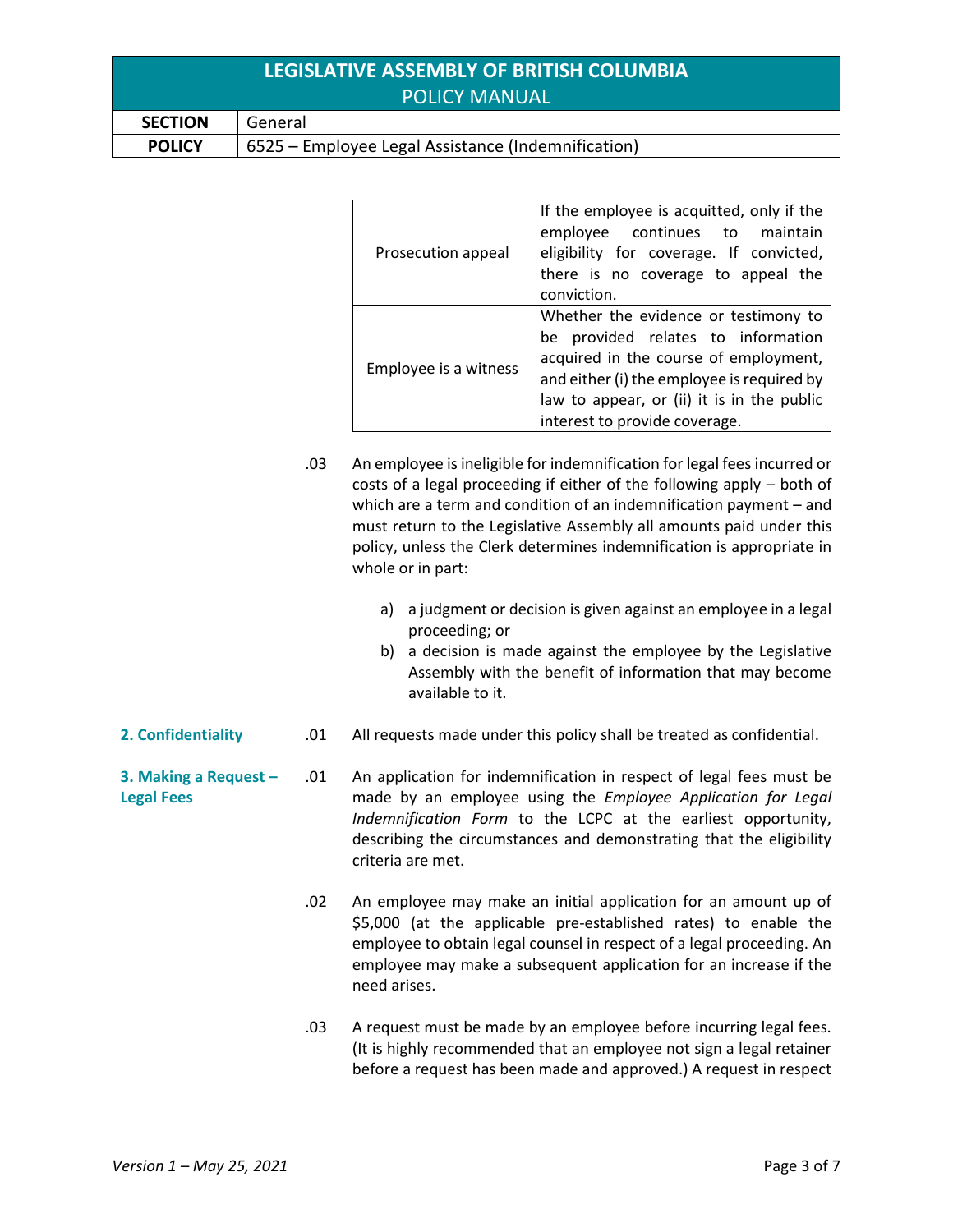| LEGISLATIVE ASSEMBLY OF BRITISH COLUMBIA |                                                    |  |
|------------------------------------------|----------------------------------------------------|--|
| <b>POLICY MANUAL</b>                     |                                                    |  |
| <b>SECTION</b>                           | General                                            |  |
| <b>POLICY</b>                            | 6525 – Employee Legal Assistance (Indemnification) |  |

of legal fees already incurred may be approved if special circumstances justify the delay in an employee making a request.

**4. Making a Request – Costs of Legal Proceeding** .01 An application for indemnification in respect of costs of a legal proceeding must be made by an employee in writing using the *Employee Application for Legal Indemnification Form* to the LCPC at the earliest opportunity describing the circumstances and demonstrating that the eligibility criteria set out in this policy are met.

- **5. Consideration of Requests** .01 Upon receipt of an application for indemnification from an employee, the LCPC is to consider the request against the eligibility criteria and request any additional information from the employee necessary to consider the request.
	- .02 The LCPC is authorized to consider and grant approval of an application for indemnification in respect of legal fees, in whole or in part, up to a total maximum amount of \$5,000. A decision of the LCPC may be appealed to the Clerk whose decision is final. This maximum amount is cumulative in respect of a legal proceeding and is increased to \$10,000 during a period of dissolution in cases of urgency, where section 8 applies.
	- .03 For all other requests, the LCPC must prepare a submission for the consideration of the Clerk. The submission must include a recommendation on whether the request should be granted in the circumstances. In preparing the submission, the identity of the parties is to be kept strictly confidential (this will not be possible where the employee making a request under this policy is the LCPC or the Clerk and section 8 applies).
	- .04 The Clerk may grant an application from an employee in whole or in part. All decisions of the Clerk are final.
	- .05 The LCPC must inform an employee of the decision in writing and, in cases of approval, liaise with the employee to ensure that all invoices are provided to the LCPC for prompt payment.
- **6. Terms and Conditions** .01 An approved request for indemnification in respect of legal fees are to be paid at the pre-established rates up to the approved amount. The pre-established rates increase each year at the rate of the annual Consumer Price Index as determined by B.C. Stats.
	- .02 Any legal fees incurred by an employee that are greater than the preestablished rates or the approved amount, or costs of a legal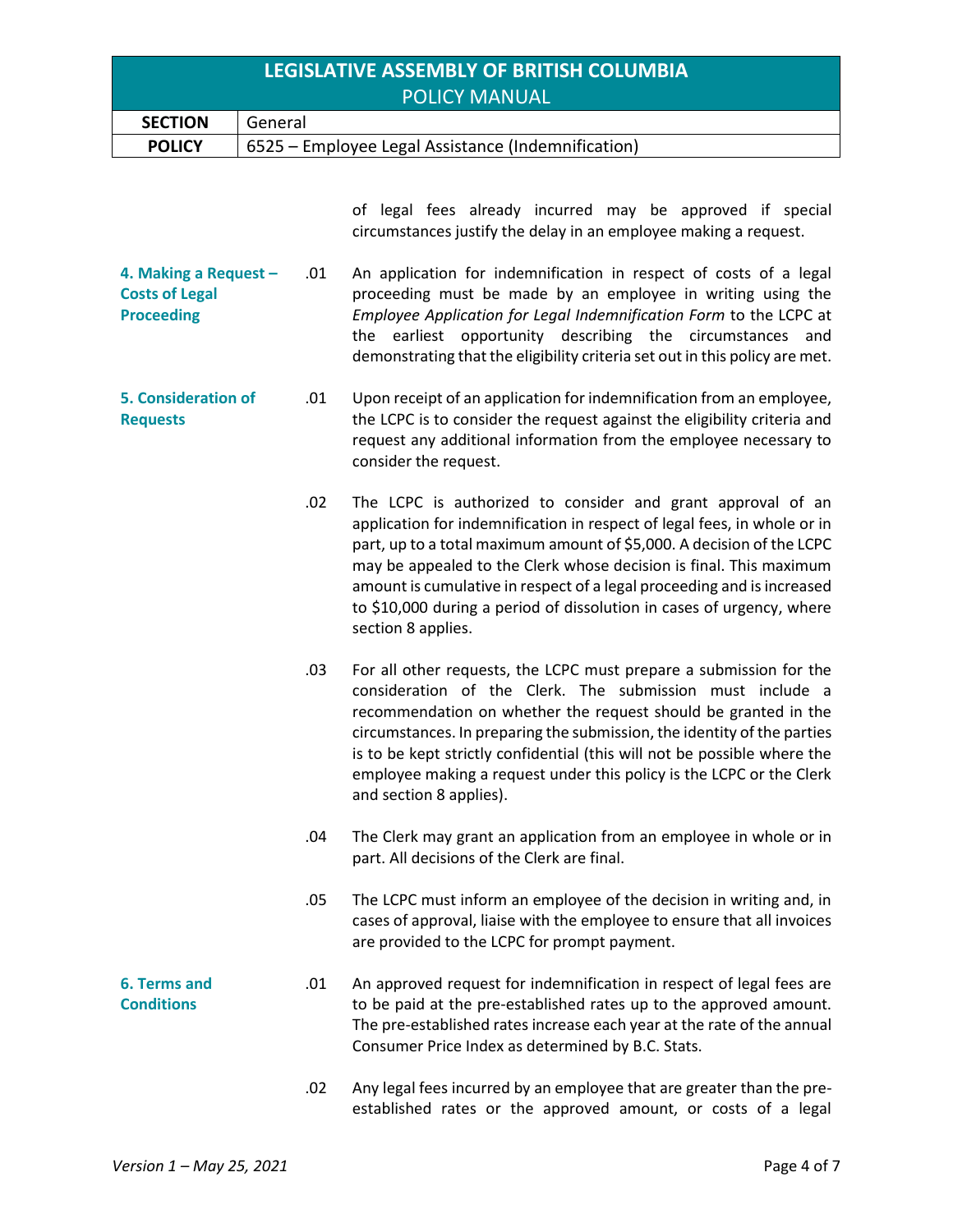| LEGISLATIVE ASSEMBLY OF BRITISH COLUMBIA |                                                    |  |
|------------------------------------------|----------------------------------------------------|--|
| <b>POLICY MANUAL</b>                     |                                                    |  |
| <b>SECTION</b>                           | General                                            |  |
| <b>POLICY</b>                            | 6525 – Employee Legal Assistance (Indemnification) |  |

proceeding greater than the approved amount, are the personal responsibility of the employee.

- .03 An employee who is ineligible for indemnification under section 1.03 must repay the Legislative Assembly all amounts paid under this policy, unless the Clerk determines indemnification, in whole or in part, is appropriate in the circumstances.
- .04 An employee who has been indemnified in respect of legal fees must repay the Legislative Assembly an amount equal to any costs or disbursements that have been awarded to the employee by a court, tribunal or other judicial body in relation to the legal proceeding.
- .05 Payments pursuant to an approved request for indemnification may be made by reimbursement to an employee or payment to an employee's outside counsel at the time of approval or at any stages as agreed upon between an employee and the LCPC.
- **7. Process – Payment** .01 Upon submission of an invoice, the LCPC is to review the amounts to verify that they are within the approved amount and that, in respect of an invoice for legal fees, the bills fees are in line with the preestablished rates.
	- .02 Payment may only be issued by the Legislative Assembly upon receipt of a detailed invoice that has been verified by the LCPC and written confirmation has been received from the employee that the services listed therein have been received and the accounting is accurate.
- **8. Other** .01 In the absence of the LCPC or when there is no LCPC, or where the LCPC is the employee making an application under this policy,
	- a) a reference to "LCPC" shall be read as a reference to "Clerk", and
	- b) a reference to "Clerk" in this policy shall be read as a reference to "Speaker".
	- .02 Where the Clerk is the employee making an application under this policy, a reference to "Clerk" in this policy shall be read as a reference to "Speaker".
- **Contact** Please contact S. Suzie Seo, Law Clerk and Parliamentary Counsel, with any questions regarding this policy at [Suzie.Seo@leg.bc.ca](mailto:Suzie.Seo@leg.bc.ca).

**Procedures** *Employee Application for Legal Indemnification*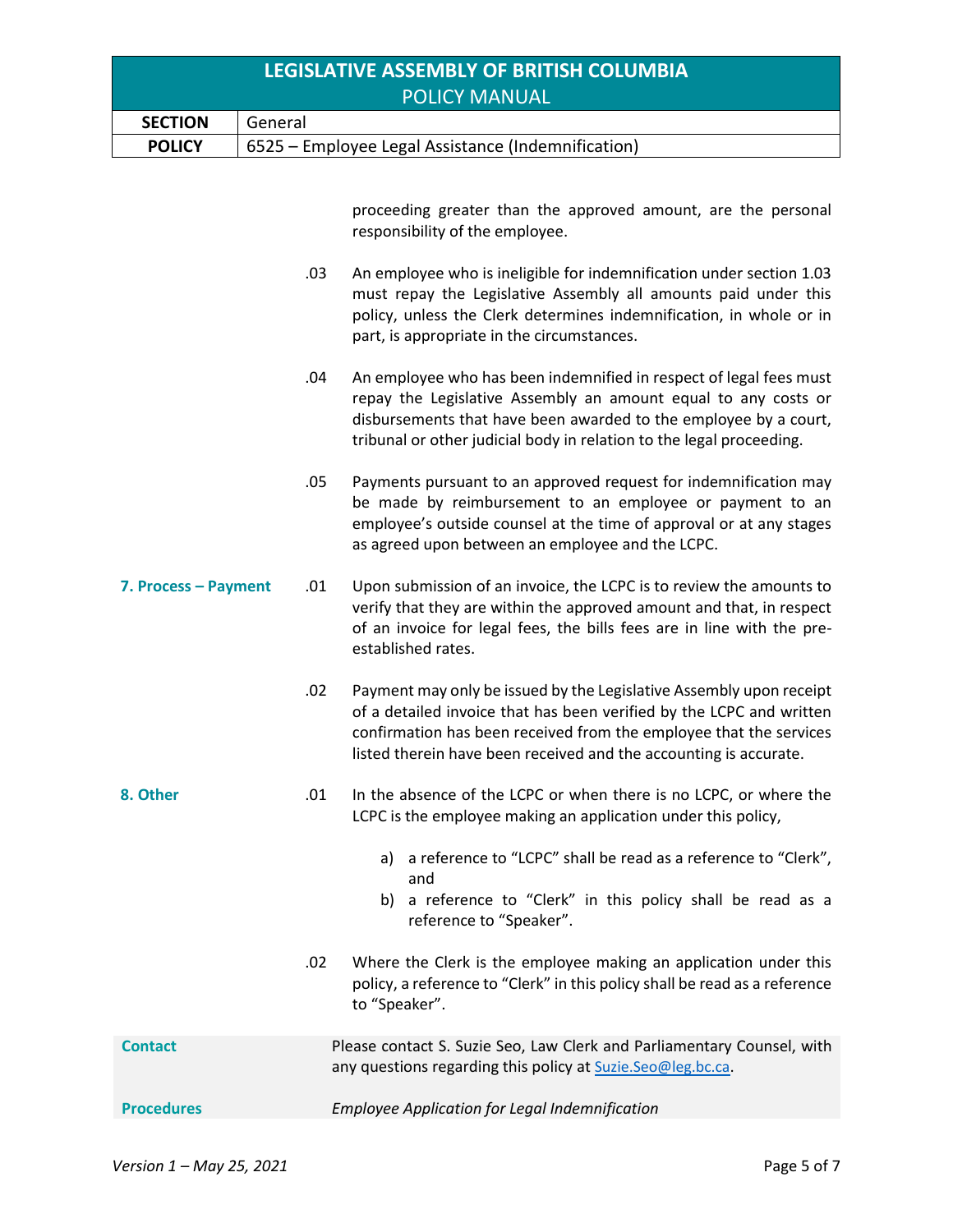| LEGISLATIVE ASSEMBLY OF BRITISH COLUMBIA |                                                    |  |
|------------------------------------------|----------------------------------------------------|--|
| <b>POLICY MANUAL</b>                     |                                                    |  |
| <b>SECTION</b>                           | General                                            |  |
| <b>POLICY</b>                            | 6525 – Employee Legal Assistance (Indemnification) |  |

Kate Ryan Voyd

*May 25, 2021*

Date

Approved and authorized by Kate Ryan-Lloyd, Clerk of the Legislative Assembly

| <b><i>FOLICY HISTORY</i></b> |              |  |
|------------------------------|--------------|--|
| Version 1                    | May 25, 2021 |  |